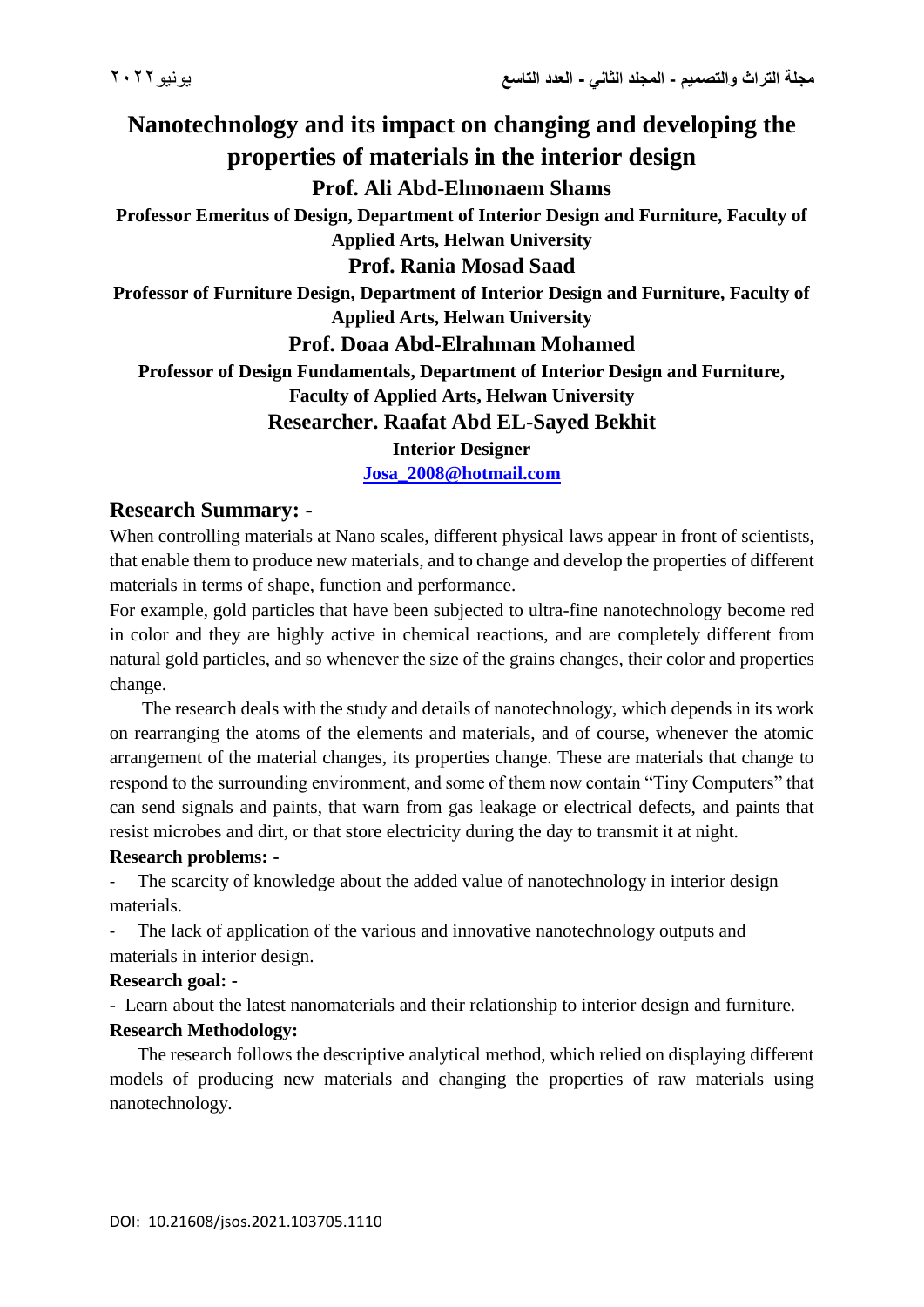#### **Key words:**

Nano - Nano technology - Materials - Changing Properties - Interior design.

#### **Research axes:**

- 1- Producing new materials using nanotechnology.
- 2- Nanotechnology and coatings.
- 3- Applications of nanotechnology in the field of energy.
- 4- Nanotechnology and its impact on changing and developing the properties of materials.

#### **Introduction: -**

 Nanotechnology (micro technologies) still brings us daily many amazing surprises in all areas of life and in the field of architecture and interior design in particular.

The field of architecture and interior design is one of the most important modern bright applications of this promising technology, as this technology contributes to the production of building materials with unique thermal, electrical, physical, chemical and mechanical features and properties. On the self-cleaning, buildings will also be able to maintain and treat any cracks and damages early, and repair them themselves directly and automatically. Nanotechnology will enter into the production of building materials to improve their properties and functions, such as materials used in paints (coatings) and additives to concrete mixtures, such as silica (silica sand or silicon dioxide), cement materials, gypsum, tiles, ceramics, and improving the glass and wood industry, and steel industry, and to raise energy efficiency in buildings and others, to make them lighter, more robust, durable, and resistant to cracks and corrosion, and to benefit in protecting surfaces and walls from adhesion of dust and pollutants, maintaining color stability, thermal insulation, UV resistance, and moisture resistance. In addition to the environmental properties, represented in helping building materials reduce the amount of carbon dioxide emissions into the environment, thus maintaining the integrity of the ecosystem.

## **Results: -**

The materials used in nanotechnology work on developing existing products, or producing new materials with many characteristics and advantages in terms of resistance, weight, ease of installation, ease of formation, resistance to harmful sunlight, rain, salinity, energy conservation and storage, and the use of these materials in developing design in terms of form and function. Nano applications reduce maintenance due to the multi-functionality they perform, as they are self-cleaning, reduce environmental pollution, renew the air inside the place, and resist bacteria and germs to give a healthy environment.

## **Recommendations: -**

1 - The necessity of scientific institutions' interest in spreading the concept of nanotechnology and its future importance in terms of design and technology among designers, with the publication of projects in which nanotechnology was used in sound and image to clarify the extent of its future importance.

2 - The importance of spreading the various fields that apply nanotechnology in life in general and in specialization in particular.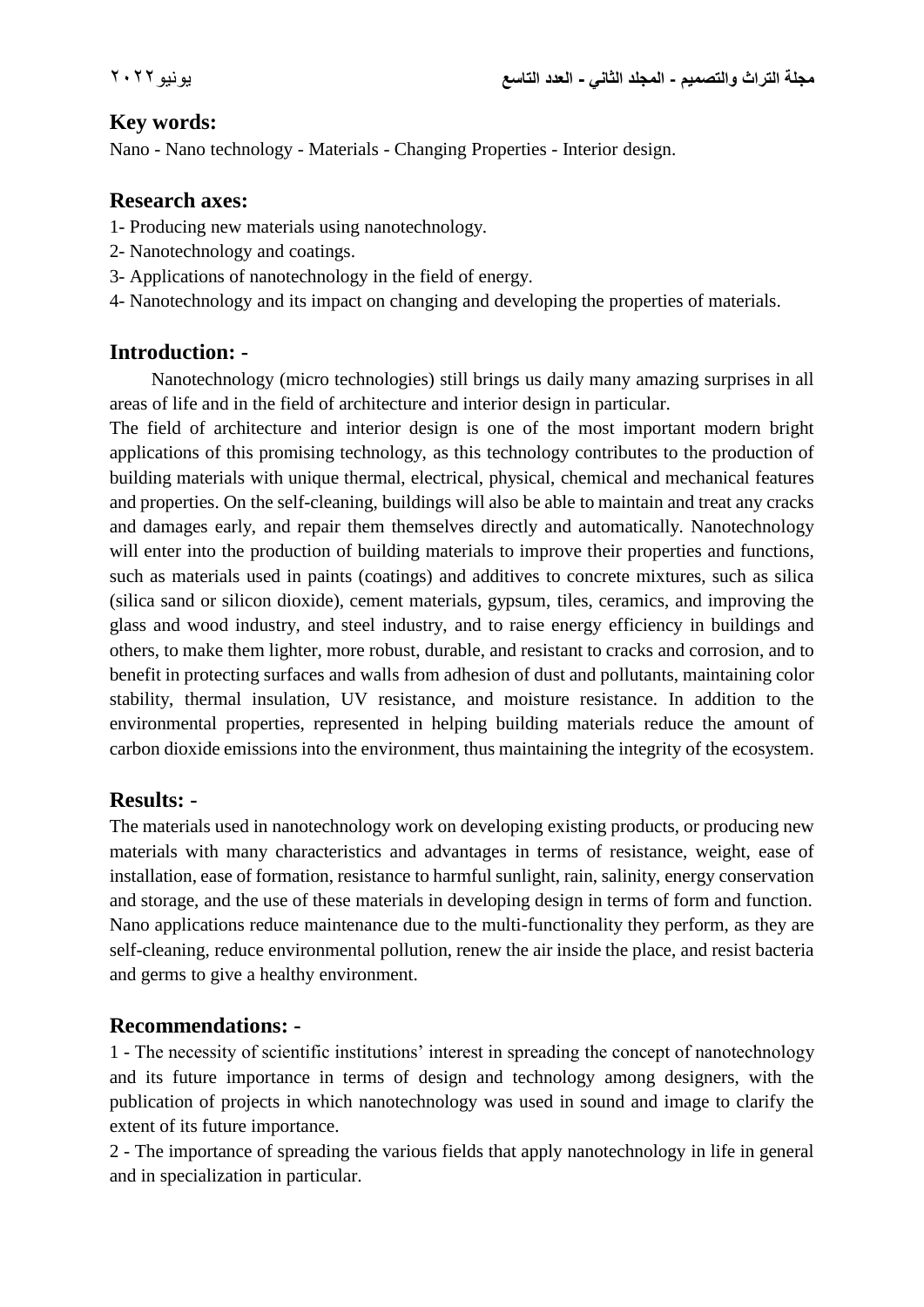3- Spreading the importance of this technology in saving energy, preserving the environment and sustainability.

4 - The dangers arising when using nanotechnology must be taken into account.

5- The Furniture Industry Chamber adopts modern nanotechnology applications and spreads its culture among Egyptian furniture manufacturers.

6 - Clarify the importance of nanotechnology in developing the thought and philosophy of the interior designer.

## **References:**

1- alhabshi , nahaa 'abu bakr , ma hi alnanw? muqadimat mujazat ealaa shakl durus basitat , tibaeatan watawzie wizarat althaqafat wal'iielam fi almamlakat alearabiat alsaeudiat , 2011 , s 54 , 55.

2- almaghribiu , yasir muhamad salah aldiyn , taqniat alnnanu wa'athariha fi aleamarat min hayth turuq albina' wamawadu altashtib , majstyr , kuliyat alhandasat , jamieat alqahirat , 2013 , s 96-97.

3- alyasiriu , sadaan eabd alkhaliq hasan , "abtikar waistidamatan mawadun saghirat limabnaa kabir" , jamieatan alqadisiat , 2013 , s. 21

4- eabd alqadir , limays syd muhamadi - dawr altiknulujia fi tanmiat aleanasir almiemariat altaqlidiat , risalat majstir , kuliyat alfunun aljamilat , jamieat al'iiskandariat , 2011 , s 158-165. 5-al'iinjazat: taqniat alnnanu alsewdyt , majalat nuafiz , majalat sadiratan ean jaridat risalat aljamieat , jamieat almalik sueud , aleadad alththalith (ywliu 2009 m). alsafahat , 4-10

1- CELTIKCI, N. T., & Serap GUCLU. (2009). Steel Structure of Astana Stadium – Kazakhstan. Proceedings of the International Association for Shell and Spatial Structures (IASS), (October), P 1420–1431

2- Collaboration for a Better Quality of the Built Environment. 2nd International Conference on Energy Systems and Technologies, 2013, p 295–304.

3- Dutta, J. and Hofmann, H. Nanomaterials, Electronic Book, 2005.

4- Elvin,G,Nano technology for Green Building, Green technology,USA.2007 .

5- Farshad Kheiri : Material Follows Function: Nanotechnology and Sustainability in Steel Building Constructions ,International Journal of Science and Research (IJSR)ISSN (Online): 2319-7064 Volume 2 Issue 12, December 2013 ,P2

6- Gaurao, P., & Swapnal, P.. Light Transmitting Concrete- A New Innovation. International Journal of Engineering Research and General Science, Volume 3 Issue (2), (2015) ,P 806–811.

7- Hontelez<sub>2</sub> EEB SECRETARY Green<sub>2</sub> Issue april 2009 ,pn 13, wwwenergy picturesonline.com .

8- Husien, B., Hamdi, G., Agha, M., & Mohamed, M. B. (2013). Nano Smart Home an Interdisciplinary

Metropol Parasol à Séville Une Prouesse Mondiale ,D'ingénierie bois. (2011). Finnforest, P 1– 7

9- IVAM UvA BV:, "Nano in Furniture" , State of the art ,2012,p-20

10-Joshua Meltzer, "After Fukushima: What's Next for Japan's Energy and Climate Change Policy?",Global Economy and Development at Brookings, 2011.

11- Sada, H, "The use of Nanotechnology in construction sector Lecture". Al-Qadisiya Journal For Engineering ,Sciences, Volume 7 Issue (1),2014, P 68–80.